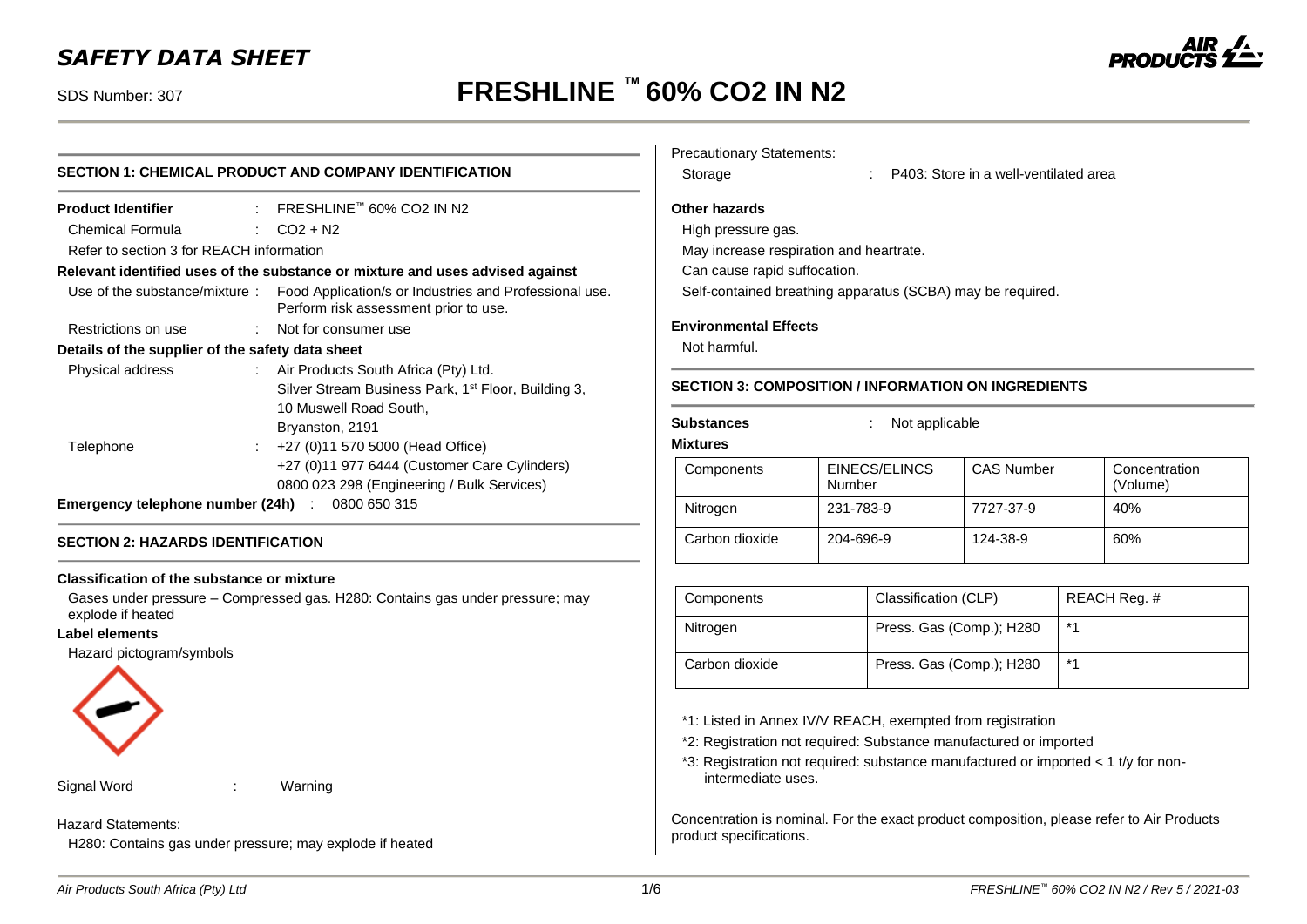SDS Number: 307

| <b>SECTION 4: FIRST AID MEASURES</b>                |                                                                                                                                                                                                                                                                                                                                               | <b>Advice for fire fighters</b>                                                                                                                                                                                                                                                                                               | Wear self-contained breathing apparatus for fire fighting if<br>necessary. Standard protective clothing and equipment                                                                                                                                                                     |  |
|-----------------------------------------------------|-----------------------------------------------------------------------------------------------------------------------------------------------------------------------------------------------------------------------------------------------------------------------------------------------------------------------------------------------|-------------------------------------------------------------------------------------------------------------------------------------------------------------------------------------------------------------------------------------------------------------------------------------------------------------------------------|-------------------------------------------------------------------------------------------------------------------------------------------------------------------------------------------------------------------------------------------------------------------------------------------|--|
| Description of first aid measures<br>General advice | Move victim to uncontaminated area wearing self-<br>contained breathing apparatus. Keep victim warm and<br>rested. Call a doctor. Apply artificial respiration if breathing<br>stopped.                                                                                                                                                       |                                                                                                                                                                                                                                                                                                                               | (Self Contained Breathing Apparatus) for fire-fighters.<br>Standard EN 137 - Self-contained open-circuit<br>compressed air breathing apparatus with full face mask.<br>Standard EN 469 - Protective clothing for fire-fighters.<br>Standard EN 659 - Protective gloves for fire-fighters. |  |
| Eye contact                                         | In case of direct contact with eyes, get medical advice                                                                                                                                                                                                                                                                                       | <b>SECTION 6: ACCIDENTAL RELEASE MEASURES</b>                                                                                                                                                                                                                                                                                 |                                                                                                                                                                                                                                                                                           |  |
| Skin contact                                        | Adverse effects not expected from this product                                                                                                                                                                                                                                                                                                |                                                                                                                                                                                                                                                                                                                               |                                                                                                                                                                                                                                                                                           |  |
| Ingestion                                           | Ingestion is not considered a potential route of exposure.                                                                                                                                                                                                                                                                                    |                                                                                                                                                                                                                                                                                                                               | Personal precautions, protective equipment and emergency procedures                                                                                                                                                                                                                       |  |
| Inhalation                                          | Move to fresh air. If breathing has stopped or is laboured,<br>give assisted respirations. Supplemental oxygen may be<br>indicated. If the heart has stopped, trained personnel<br>should begin cardiopulmonary resuscitation immediately.                                                                                                    | Monitor carbon dioxide level. Gas/vapour heavier than air. May accumulate in confined<br>spaces, particularly at or below ground level. Evacuate personnel to safe areas. Wear self-<br>contained breathing apparatus when entering area unless atmosphere is proved to be safe.<br>Monitor oxygen level. Ventilate the area. |                                                                                                                                                                                                                                                                                           |  |
|                                                     | In case of shortness of breath, give oxygen.                                                                                                                                                                                                                                                                                                  | <b>Environmental precautions</b>                                                                                                                                                                                                                                                                                              | Do not discharge into any place where its accumulation<br>could be dangerous. Prevent further leakage or spillage if                                                                                                                                                                      |  |
| Symptoms                                            | Most important symptoms and effects, both acute and delayed<br>Shivering fit. Sweating. Blurred vision. Headache.<br>Increased pulse rate. Shortness of breath. Rapid<br>respiration. Exposure to oxygen deficient atmosphere may<br>cause the following symptoms: Dizziness. Salivation.<br>Nausea. Vomiting. Loss of mobility/consciousness | Additional advice                                                                                                                                                                                                                                                                                                             | safe to do so.<br>Methods and materials for containment and cleaning up : Ventilate the area.<br>If possible, stop flow of product. Increase ventilation to the<br>release area and monitor oxygen level. If leak is from<br>cylinder or cylinder valve, call the Air Products emergency  |  |
| Treatment                                           | Indication of any immediate medical attention and special treatment needed<br>If exposed or concerned: Get medical attention/advice.                                                                                                                                                                                                          |                                                                                                                                                                                                                                                                                                                               | telephone number. If the leak is in the user's system, close<br>the cylinder valve, safely vent the pressure, and purge<br>with an inert gas before attempting repairs.                                                                                                                   |  |
| <b>SECTION 5: FIRE-FIGHTING MEASURES</b>            |                                                                                                                                                                                                                                                                                                                                               | Reference to other sections :                                                                                                                                                                                                                                                                                                 | For more information refer to section 8 and 13.                                                                                                                                                                                                                                           |  |
| <b>Extinguishing media</b>                          |                                                                                                                                                                                                                                                                                                                                               |                                                                                                                                                                                                                                                                                                                               |                                                                                                                                                                                                                                                                                           |  |
| Suitable extinguishing media :                      | The product itself does not burn. Use extinguishing media<br>appropriate for surrounding fire.                                                                                                                                                                                                                                                |                                                                                                                                                                                                                                                                                                                               |                                                                                                                                                                                                                                                                                           |  |
|                                                     | Extinguishing media which must not be used for safety reasons<br>Do not use water jet to<br>extinguish.                                                                                                                                                                                                                                       |                                                                                                                                                                                                                                                                                                                               |                                                                                                                                                                                                                                                                                           |  |
|                                                     | Specific hazards arising from the substance or mixture                                                                                                                                                                                                                                                                                        |                                                                                                                                                                                                                                                                                                                               |                                                                                                                                                                                                                                                                                           |  |
| spray.                                              | Upon exposure to intense heat or flame, cylinder will vent rapidly and or rupture violently.<br>Product is non-flammable and does not support combustion. Move away from container and<br>cool with water from a protected position. Keep containers and surroundings cool with water                                                         |                                                                                                                                                                                                                                                                                                                               |                                                                                                                                                                                                                                                                                           |  |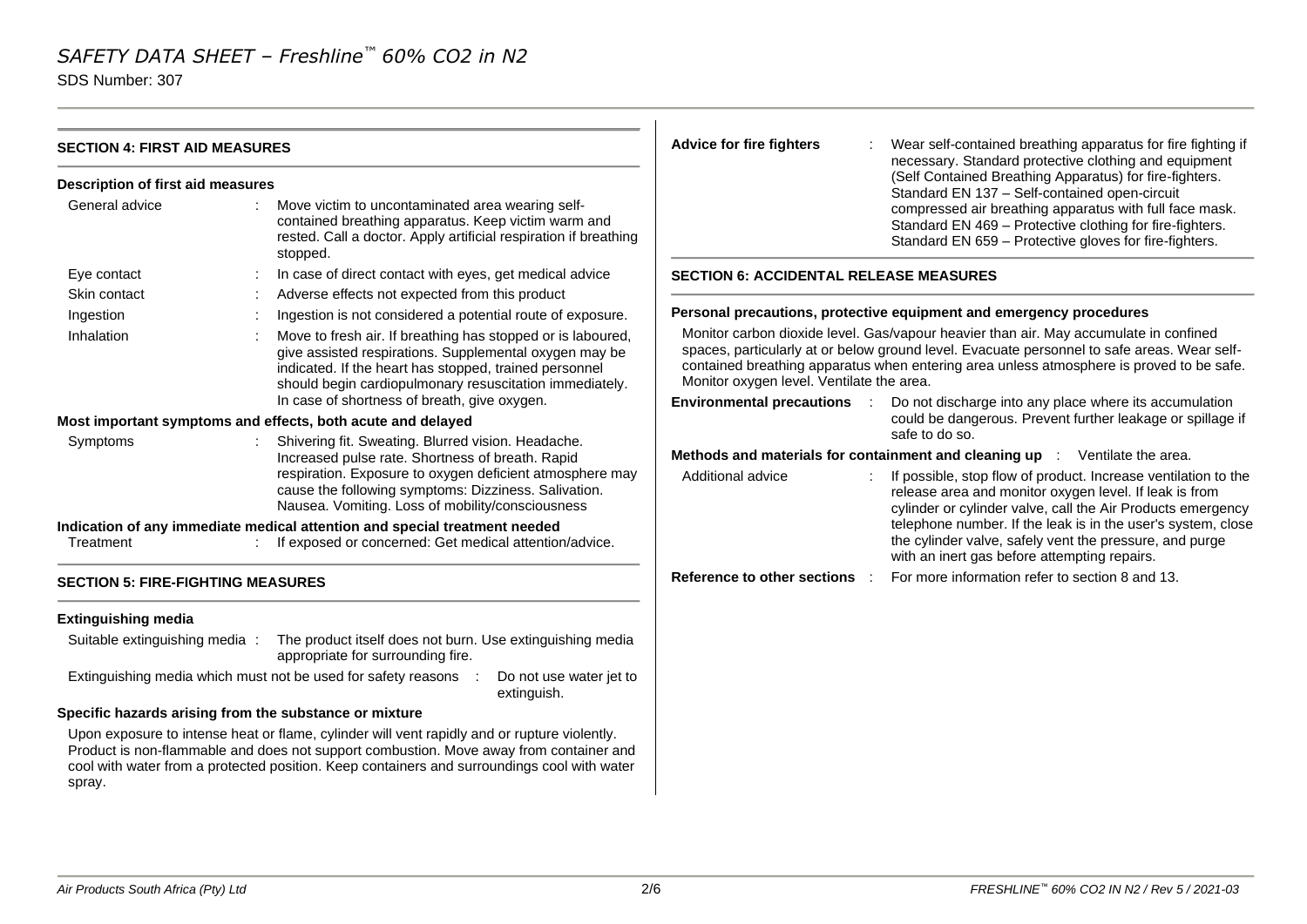SDS Number: 307

## **SECTION 7: HANDLING AND STORAGE**

## **Precautions for safe handling**

Cylinders should be stored up right with valve protection guard in place and firmly secured to prevent falling or being knocked over. Use equipment rated for cylinder pressure. Protect cylinders from physical damage; do not drag, roll, slide or drop. Do not allow storage area temperature to exceed 50°C. Only experienced and properly instructed persons should handle compressed gases/cryogenic liquids. Before using the product, determine its identity by reading the label. Know and understand the properties and hazards of the product before use. When doubt exists as to the correct handling procedure for a particular gas, contact the supplier. Do not remove or deface labels provided by the supplier for the identification of the cylinder contents. When moving cylinders, even for short distances, use a cart (trolley, hand truck, etc.) designed to transport cylinders. Do not remove valve guards. Before connecting the container, check the complete gas system for suitability, particularly for pressure rating and materials. Before connecting the container for use, ensure that back feed from the system into the container is prevented. Ensure the complete gas system is compatible for pressure rating and materials of construction. Ensure the complete gas system has been checked for leaks before use. Employ suitable pressure regulating devices on all containers when the gas is being emitted to systems with lower pressure rating than that of the container. Never insert an object (e.g. spanner/wrench, screwdriver, pry bar, etc.) into valve openings. Doing so may damage valve, causing a leak.

Open valve slowly. If user experiences any difficulty operating cylinder valve discontinue use and contact supplier. Close container valve after each use and when empty, even if still connected to equipment. Never attempt to repair or modify container valves or safety relief devices. Damaged valves should be reported immediately to the supplier. Close valve after each use and when empty. Do not subject containers to abnormal mechanical shocks which may cause damage to their valve or safety devices. Never attempt to lift a cylinder by its valve guard. Do not use containers as rollers or supports or for any other purpose than to contain the gas as supplied. Never strike an arc on a compressed gas cylinder or make a cylinder a part of an electrical circuit. Do not smoke while handling product or cylinders. Never re-compress a gas or a gas mixture without first consulting the supplier. Never attempt to transfer gases from one cylinder/container to another. Always use backflow protective device in piping. Never use direct flame or electrical heating devices to raise the pressure of a container. Containers should not be subjected to temperatures above 50°C. Prolonged periods of cold temperature below -30°C should be avoided.

## **Conditions for safe storage, including any incompatibilities**

Full containers should be stored so that oldest stock is used first. Containers should be stored in a purpose-built compound which should be well ventilated, preferably in the open air. Stored containers should be periodically checked for general condition and leakage. Observe all regulations and local requirements regarding storage of containers. Protect containers stored in the open against rusting and extremes of weather. Containers should not be stored in conditions likely to encourage corrosion. Containers should be stored in the vertical position and properly secured to prevent toppling.

The container valves should be tightly closed and where appropriate valve outlets should be capped or plugged. Container valve guards or caps should be in place. Keep containers tightly closed in a cool, well-ventilated place. Store containers in location free from fire risk and away from sources of heat and ignition. Full and empty cylinders should be segregated. Do not allow storage temperature to exceed 50°C. Return empty containers in a timely manner.

## **Technical measures/Precautions**

Containers should be segregated in the storage area according to the various categories (e.g. flammable, toxic, etc.) and in accordance with local regulations. Keep away from combustible material.

## **SECTION 8: EXPOSURE CONTROLS AND PERSONAL PROTECTION**

## **Control parameters**

## **Exposure limit(s)**

| Carbon dioxide | Time Weighted Average (TWA): EH40<br>WFL      | $5,000$ ppm | $9,150 \text{ mg/m}^3$    |
|----------------|-----------------------------------------------|-------------|---------------------------|
| Carbon dioxide | Short Term Exposure Limit (STEL): EH40<br>WFL | 15,000 ppm  | $27,400 \text{ mg/m}^3$   |
| Carbon dioxide | Time Weighted Average (TWA): EU ELV           | 5,000 ppm   | $9,000 \,\mathrm{mg/m^3}$ |

## **Exposure controls**

## **Engineering measures**

Provide natural or mechanical ventilation to prevent accumulation above exposure limits. Provide natural or mechanical ventilation to prevent oxygen deficient atmospheres below 19.5% oxygen.

## **Personal protective equipment**

| Respiratory protection   | pressure airline with mask are to be used in oxygen-<br>deficient atmosphere. Air purifying respirators will not<br>trained. | Self-contained breathing apparatus (SCBA) or positive<br>provide protection. Users of breathing apparatus must be  |
|--------------------------|------------------------------------------------------------------------------------------------------------------------------|--------------------------------------------------------------------------------------------------------------------|
| Hand protection          | Wear sturdy work gloves when handling cylinders.<br>be greater than the intended use period.                                 | Standard EN 388- Protective gloves against mechanical<br>risk. The breakthrough time of the selected glove(s) must |
| Eye/face protection      | Standard EN 166-Personal eye-protection                                                                                      | Safety glasses recommended when handling cylinders.                                                                |
| Skin and body protection | Safety footwear.                                                                                                             | Safety shoes are recommended when handling cylinders.<br>Standard EN ISO 20345- Personal protective equipment-     |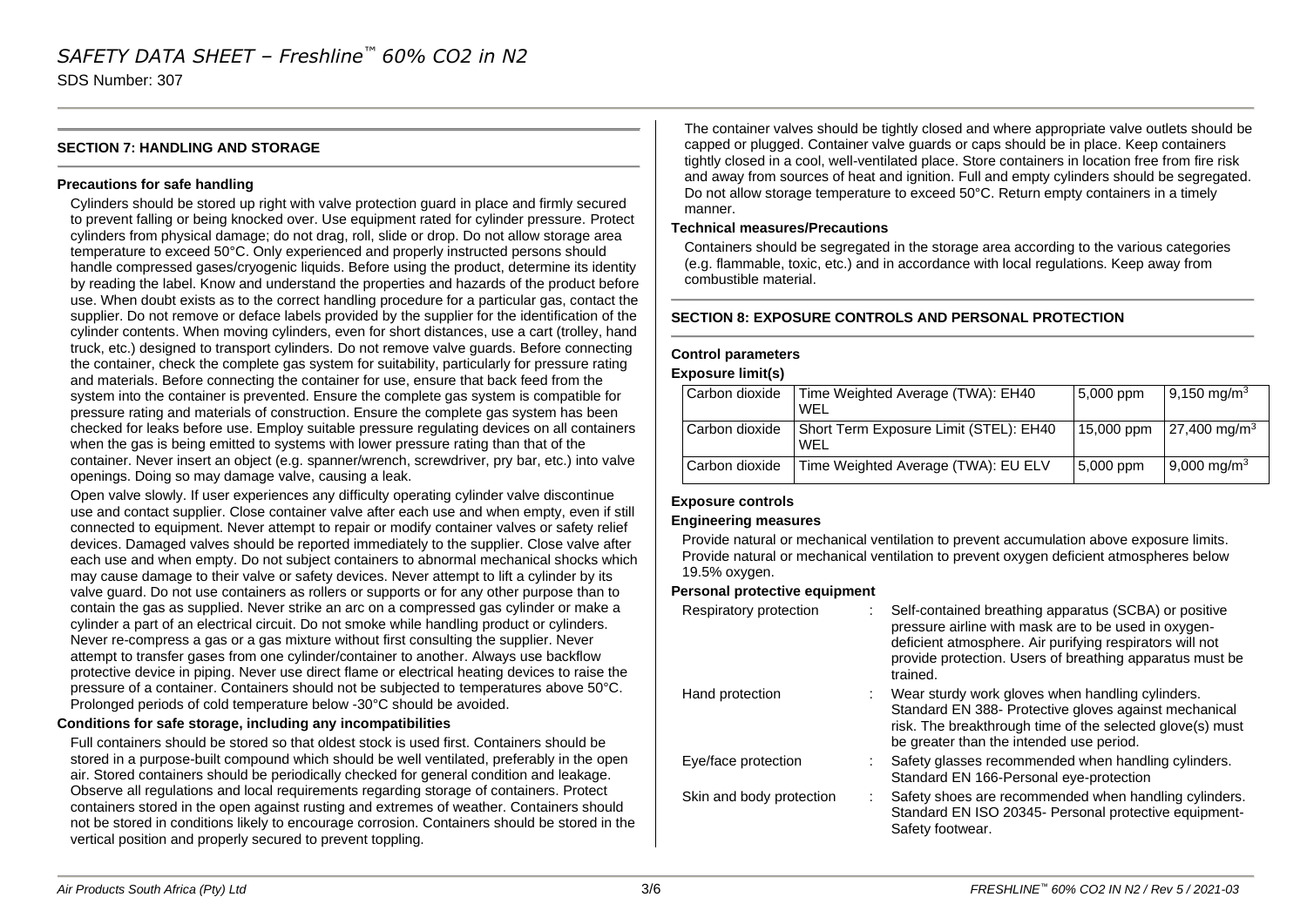## SDS Number: 307

| Special instructions for protection and hygiene :     | Ensure adequate ventilation, especially<br>in confined areas.                           | <b>SECTION 10: STABILITY AND REACTIVITY</b>                                                                                                                    |  |  |
|-------------------------------------------------------|-----------------------------------------------------------------------------------------|----------------------------------------------------------------------------------------------------------------------------------------------------------------|--|--|
| Remarks                                               | Simple asphyxiant.                                                                      |                                                                                                                                                                |  |  |
| <b>SECTION 9: PHYSICAL AND CHEMICAL PROPERTIES</b>    |                                                                                         | <b>Reactivity</b><br>No reactivity hazard other than the effects described in<br>the sub-sections below.                                                       |  |  |
| Information on basic physical and chemical properties |                                                                                         | <b>Chemical Stability</b><br>Stable under normal conditions.                                                                                                   |  |  |
| Form                                                  | Compressed gas.                                                                         | Possibility of hazardous reactions<br>: No data available                                                                                                      |  |  |
| Colour                                                | Colourless gas                                                                          | <b>Conditions to avoid</b><br>None under recommended storage and handling<br>conditions (see section 7)                                                        |  |  |
| Odour                                                 | None. Mixture contains one or more components which<br>have no odour warning properties | No data available<br>Incompatible materials                                                                                                                    |  |  |
| Molecular Weight                                      | 37.57 g/mol                                                                             | Hazardous decomposition products :<br>Under normal conditions of storage and use,<br>hazardous decomposition products should not be                            |  |  |
| Relative vapour density                               | 1.30 (air = 1) Heavier than air.                                                        | produced.                                                                                                                                                      |  |  |
| Relative density                                      | Not applicable                                                                          |                                                                                                                                                                |  |  |
| Vapour pressure                                       | No data available                                                                       | <b>SECTION 11: TOXICOLOGICAL INFORMATION</b>                                                                                                                   |  |  |
| Density                                               | $0.0016$ g/cm <sup>3</sup> Note: (as vapour)                                            |                                                                                                                                                                |  |  |
| Specific Volume                                       | $0.67 \text{ m}^3\text{/kg}$                                                            | Information on toxicological effects                                                                                                                           |  |  |
| Melting/freezing point                                | No data available                                                                       | <b>Likely routes of exposure</b>                                                                                                                               |  |  |
| Boiling point/range                                   | $-96.0 °C$                                                                              | In case of direct contact with eyes, seek medical advice<br>Effects on Eye                                                                                     |  |  |
| Water solubility                                      | Not known, but considered to have low solubility.                                       | Effects on Skin<br>Adverse effects not expected from this product                                                                                              |  |  |
| Partition coefficient n-octanol/water [log Kow]       | : Not known                                                                             | Concentration of 10% CO2 or more can produce unconsciousness or<br>Inhalation effects :<br>death. Unlike simple asphyxiants, carbon dioxide has the ability to |  |  |
| pH                                                    | Not applicable                                                                          | cause death even when normal oxygen levels (20-21%) are                                                                                                        |  |  |
| Viscosity                                             | No reliable data available                                                              | maintained. Carbon dioxide is physiologically active, affective                                                                                                |  |  |
| Particle characteristics                              | Not applicable                                                                          | circulation and breathing. At concentrations between 2 and 10%,                                                                                                |  |  |
| Upper and Lower explosion/ flammability limits        | Non flammable                                                                           | carbon dioxide can cause nausea, dizziness, headache, mental<br>confusion, increased blood pressure and respiratory rate. In high                              |  |  |
| Flash point                                           | Not applicable                                                                          | concentrations may cause asphyxiation. Asphyxiation may bring                                                                                                  |  |  |
| Auto-ignition temperature                             | Non flammable                                                                           | about unconsciousness without warning and so rapidly that victim                                                                                               |  |  |
| Decomposition temperature :                           | Not applicable                                                                          | may be unable to protect themselves                                                                                                                            |  |  |
| <b>Other information</b>                              |                                                                                         | Ingestion effects<br>Ingestion is not considered a potential route of exposure                                                                                 |  |  |
| Explosive properties                                  | Not applicable                                                                          | Exposure to oxygen deficient atmosphere may cause the following<br>Symptoms<br>symptoms: Dizziness. Salivation. Nausea. Vomiting. Loss of                      |  |  |
| Oxidizing properties                                  | Not applicable                                                                          | mobility/consciousness. Shivering fit. Sweating. Blurred vision.                                                                                               |  |  |
| Odour threshold                                       | Is subjective and inadequate to warn of overexposure                                    | Headache. Increased pulse rate. Shortness of breath. Rapid                                                                                                     |  |  |
| Evaporation rate                                      | Not applicable                                                                          | respiration.                                                                                                                                                   |  |  |
| Flammability (solid, gas)                             | Refer to production classification in Section 2                                         |                                                                                                                                                                |  |  |
|                                                       | Note: Properties are nominal and may vary due to the composition of the gas mixture     |                                                                                                                                                                |  |  |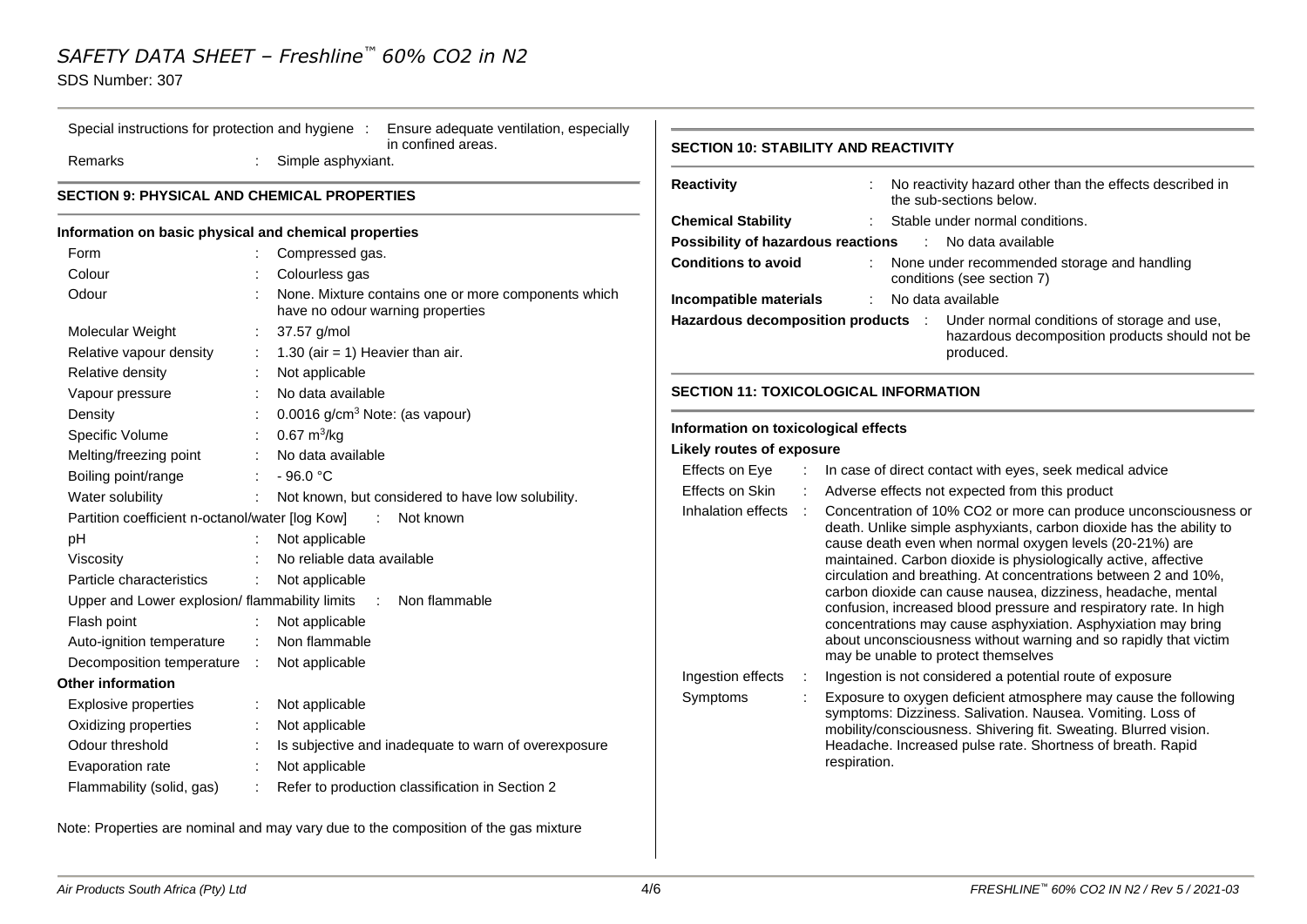SDS Number: 307

## **Acute toxicity**

| Acute oral toxicity                                 | No data available on the product itself                                                                                                                                                                                                                                                                                                                                                                                                                            |
|-----------------------------------------------------|--------------------------------------------------------------------------------------------------------------------------------------------------------------------------------------------------------------------------------------------------------------------------------------------------------------------------------------------------------------------------------------------------------------------------------------------------------------------|
| Acute inhalation toxicity                           | Unlike simple asphyxiants, carbon dioxide has the ability<br>to cause death even in normal oxygen levels (20-21%) are<br>maintained. 5% CO2 has been found to act synergistically<br>to increase the toxicity of certain other gases (CO, NO2)<br>CO <sub>2</sub> has been shown to enhance the production of<br>carboxy-or met- haemoglobin by these gases possibly due<br>to carbon dioxide's stimulatory effects on the respiratory<br>and circulatory systems. |
| Acute dermal toxicity                               | : No data available on the product itself                                                                                                                                                                                                                                                                                                                                                                                                                          |
| Skin corrosion/irritation                           | : No data available                                                                                                                                                                                                                                                                                                                                                                                                                                                |
| Serious eye damage / irritation : No data available |                                                                                                                                                                                                                                                                                                                                                                                                                                                                    |
| Sensitization                                       | : No data available                                                                                                                                                                                                                                                                                                                                                                                                                                                |
| Chronic toxicity or effects from long term exposure |                                                                                                                                                                                                                                                                                                                                                                                                                                                                    |
| Carcinogenicity                                     | : No data available                                                                                                                                                                                                                                                                                                                                                                                                                                                |
| Reproductive toxicity                               | : No data available on the product itself                                                                                                                                                                                                                                                                                                                                                                                                                          |
|                                                     | Germ cell mutagenicity : No data available on the product itself                                                                                                                                                                                                                                                                                                                                                                                                   |
| Aspiration hazard                                   | Specific target organ systemic toxicity (single exposure) : No data available<br>Specific target organ systemic toxicity (repeated exposure) : No data available<br>: No data available                                                                                                                                                                                                                                                                            |
|                                                     |                                                                                                                                                                                                                                                                                                                                                                                                                                                                    |

## **SECTION 12: ECOLOGICAL INFORMATION**

#### **Toxicity**

Aquatic toxicity : No data is available on the product itself.

Toxicity to fish-components

| Carbon dioxide | LC50(1h): 240mg/l | Species: Rainbow trout<br>(Oncorhynchus mykiss). |
|----------------|-------------------|--------------------------------------------------|
| Carbon dioxide | LC50(96h): 35mg/l | Species: Rainbow trout<br>(Oncorhynchus mykiss). |

Toxicity to other organisms : No data is available on the product itself.

## **Persistence and degradability**

No data available

| Bioaccumulative potential: | Refer to section 9 "Partition Coefficient (n-octanol/water)".                        |
|----------------------------|--------------------------------------------------------------------------------------|
| <b>Mobility in soil</b>    | Because of its high volatility, the product is unlikely to cause<br>ground pollution |

## **Other adverse effects**

When discharged in large quantities may contribute to the greenhouse effect.

| Effect on the ozone layer | No known effects from this product.                                             |
|---------------------------|---------------------------------------------------------------------------------|
| Ozone Depleting Potential | None                                                                            |
| Effect on global warming  | When discharged in large quantities may contribute to the<br>greenhouse effect. |
| Global Warming Potential  | $: 1$ (Carbon dioxide)                                                          |

## **SECTION 13: DISPOSAL CONSIDERATIONS**

| Waste treatment methods | Contact supplier if guidance is required. Return unused<br>product in original cylinder to supplier. |
|-------------------------|------------------------------------------------------------------------------------------------------|
| Contaminated packaging  | Return cylinder to supplier.                                                                         |

## **SECTION 14: TRANSPORT INFORMATION**

| ۰, |  |
|----|--|

| UN/ID No.             |   | UN1956                                            |
|-----------------------|---|---------------------------------------------------|
| Proper shipping name  | ÷ | COMPRESSED GAS, N.O.S. (Carbon dioxide, Nitrogen) |
| Class or Division     |   | 2                                                 |
| <b>Tunnel Code</b>    |   | (E)                                               |
| Label(s)              |   | 2.2                                               |
| ADR/RID Hazard ID no. |   | 20                                                |
| Marine Pollutant      |   | <b>No</b>                                         |
| <b>IATA</b>           |   |                                                   |
| UN/ID No.             | ÷ | UN1956                                            |
| Proper shipping name  |   | Compressed gas, n.o.s. (Carbon dioxide, Nitrogen) |
| Class or Division     |   | 2.2                                               |
| Label(s)              |   | 2.2                                               |
| Marine Pollutant      |   | No                                                |
| <b>IMDG</b>           |   |                                                   |
| UN/ID No.             |   | UN1956                                            |
| Proper shipping name  | ÷ | COMPRESSED GAS, N.O.S. (Carbon dioxide, Nitrogen) |
| Class or Division     |   | 2.2                                               |
| Label(s)              |   | 2.2                                               |
| Marine Pollutant      |   | No                                                |
| Segregation Group     |   | None                                              |
|                       |   |                                                   |